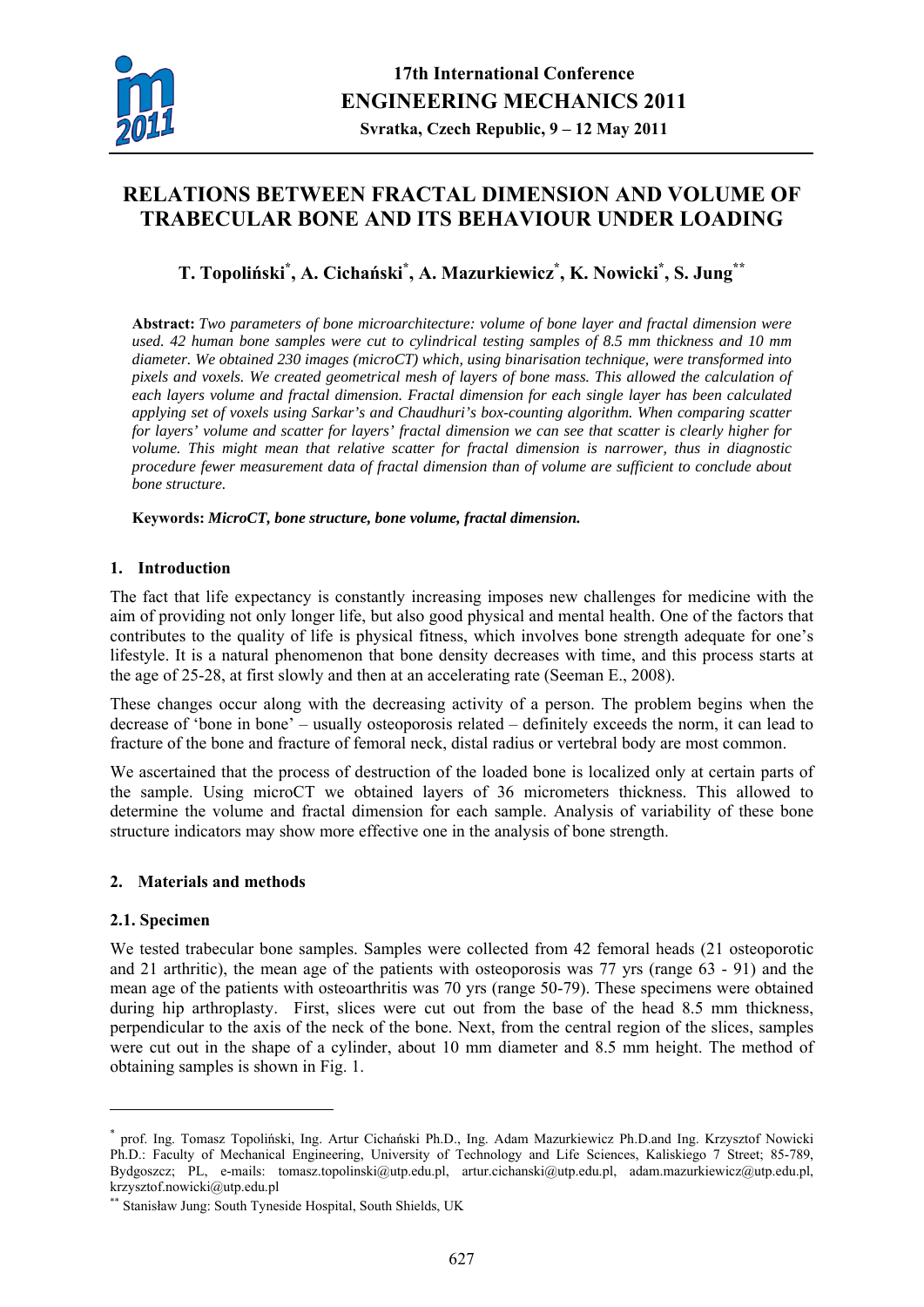

*Fig. 1: Method of obtaining sample: a) cutting of slice; b) cutting of sample; c) final shape.* 

### **2.2. Micro CT technique**

MicroCT investigations of cylindrical samples were done on  $\mu$ CT 80 machine (SCANCO Medical AG, Bruettiselllen, Switzerland) with resolutions of 36 μm and with basic parameters: 70 kV, 114 μA, 500 projections/180°, 300 ms integration time. Thus we obtained around 230 scans for each sample. In this algorithm, single layers of a model were created by comparing images of two neighboring scans.

### **2.3. Volume calculation**

On the basis of obtained images, bone volume was calculated for every layer and for sample: minimum volume  $V_{min}$ , maximum volume  $V_{max}$ , mean volume  $V_{m}$ , and standard deviation SD<sub>v</sub>. Then we related  $SD<sub>v</sub>$  to mean volume and we obtained relative standard deviation  $(RSD<sub>v</sub>)$ . Bone volume for layer was performed by calculating number of bone voxels of known dimensions. The resulting volume indicators for individual samples are shown in Fig. 2 (the numbering of the samples in Fig. 2 is used to determine the clinical case and has no connection with the calculated values of volumes).



*Fig. 2: Values of layer volume V.* 

## **2.4. Fractal dimension**

To calculate fractal dimensions we applied box - counting method (Chen S.S., Keller J.M., Crownover R.M., 1993) using Sarkar's and Chaudhuri's algorithm (Sarkar N., Chaudhuri B.B., 1994). For each single layer, the fractal dimension Df was calculated and then the mean  $(Df_m)$ , minimum  $(Df_{min})$ , maximum ( $Df_{max}$ ) and standard deviation  $SD_{DF}$  values of those dimensions for each sample was determined. The relative standard deviation as standard deviation of fractal dimension to mean fractal dimension was calculated (RSD<sub>Df</sub>). The resulting fractal dimension indicators for individual samples are shown in Figure 3 (the numbering of the samples in Figure 3 is used to determine the clinical case and has no connection with the calculated values of fractal dimensions).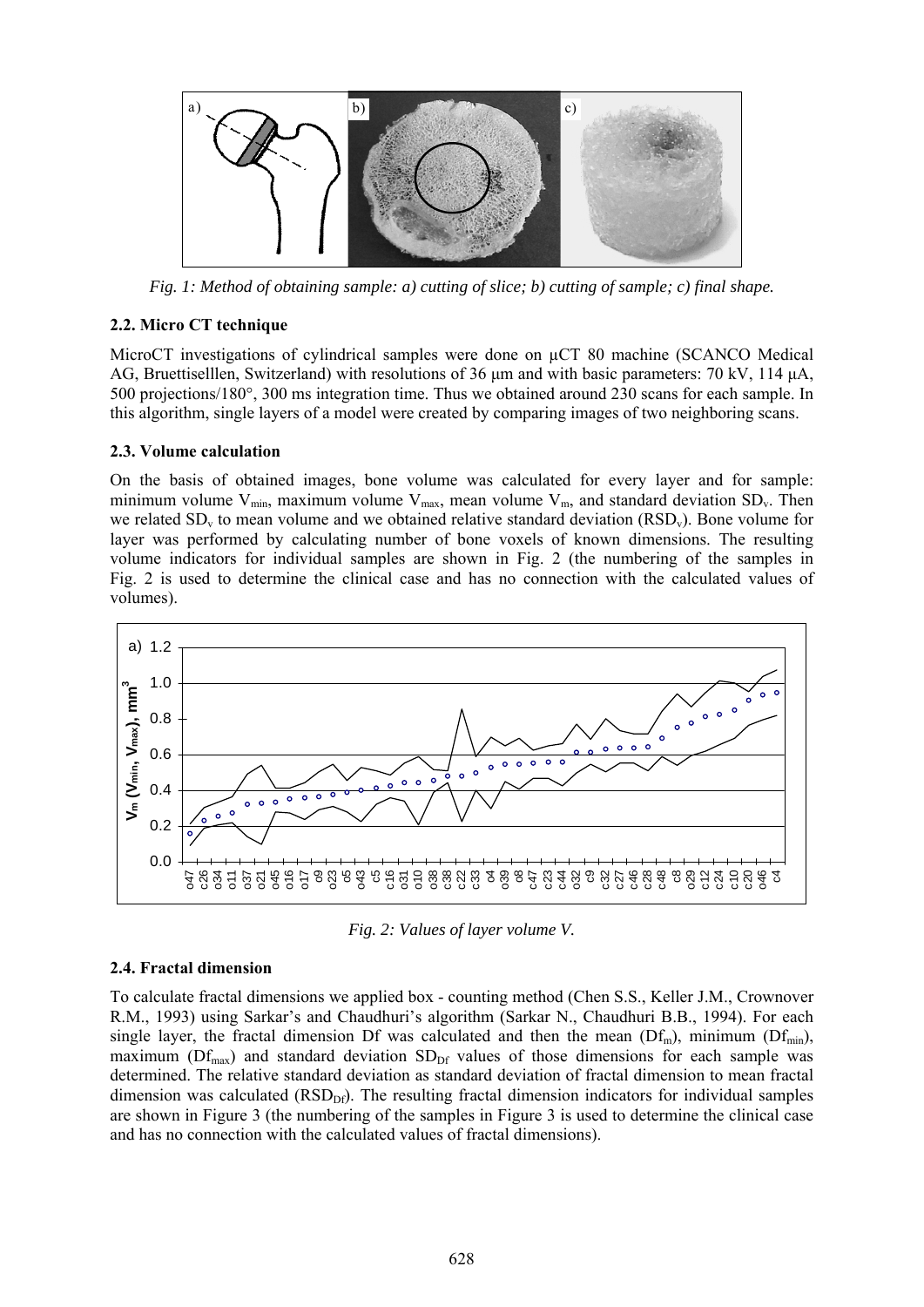

*Fig. 3: Values of fractal dimension of layer Df.* 

### **3. Results**

In both Figs. 2 and 3 the arthritic samples were marked as *c* while the osteoporotic – as *o,* although we did not assessed these samples according to etiology.

The range of variability of mean bone volume of the layers is between  $0.18$  and  $0.94$  mm<sup>3</sup>, mean 0.54 mm3 (Fig. 2). This variability is within the range from 42.6% and 174.8% of the mean value of the volume. Variability of the values of the volume of the layers is significant, 21 of 42 samples had relative standard deviation RSD<sub>v</sub> below 10%, 15 of 42 samples –between 10 and 20% (closer to 10%), the remaining samples i.e. six are above 20% (in two cases above 30%).

The range of variability of mean fractal dimension (Fig. 3) is within 1.3 to 1.7 with mean value of 1.56. This variability is within the range between 83.1% and 108.7% of the mean value of the fractal dimension. The variability of the fractal dimension of the layers of the samples described by relative standard deviation  $RSD<sub>DF</sub>$  is smaller than for relative standard deviation for volume. It is no more than 2% for 26 of 42 samples and between 4 to 6.5 % - for 4 samples. The remaining twelve samples are within 2 to 4 % of  $RSD<sub>DF</sub>$ .

#### **4. Discussion**

Analyzing the process of volume variability (Fig. 2), it can be seen that the differences between the maximum and minimum values are similar in the whole range of mean volume variability. However the relative standard deviation slightly decreases with growth of mean volume of sample's layer. It proves that the uniformity of distribution of the bone tissue in the volume of the samples grows together with growth in mean volume.

Analyzing the process of variability in fractal dimension for the layers of the samples (Fig. 3), it can be seen that the difference between the minimum and maximum values is clearly bigger for samples of lower mean values of this dimension, i.e. for samples of less dense trabecular structures. These big differences between minimal and maximal values of Df may be in keeping with Bousson et al (2006) who found that for low BMD values local-microscopic variables contribute more to bone strength than macroscopic variables. Values of relative standard deviation of fractal dimension slightly decrease with increase of mean fractal dimension.

When comparing RSD for layers' volume and for layers' fractal dimension we can see that RSD is clearly higher for volume. This might mean that relative scatter for fractal dimension is narrower, thus in diagnostic procedure fewer measurement data of fractal dimension than of volume are sufficient to conclude about bone structure.